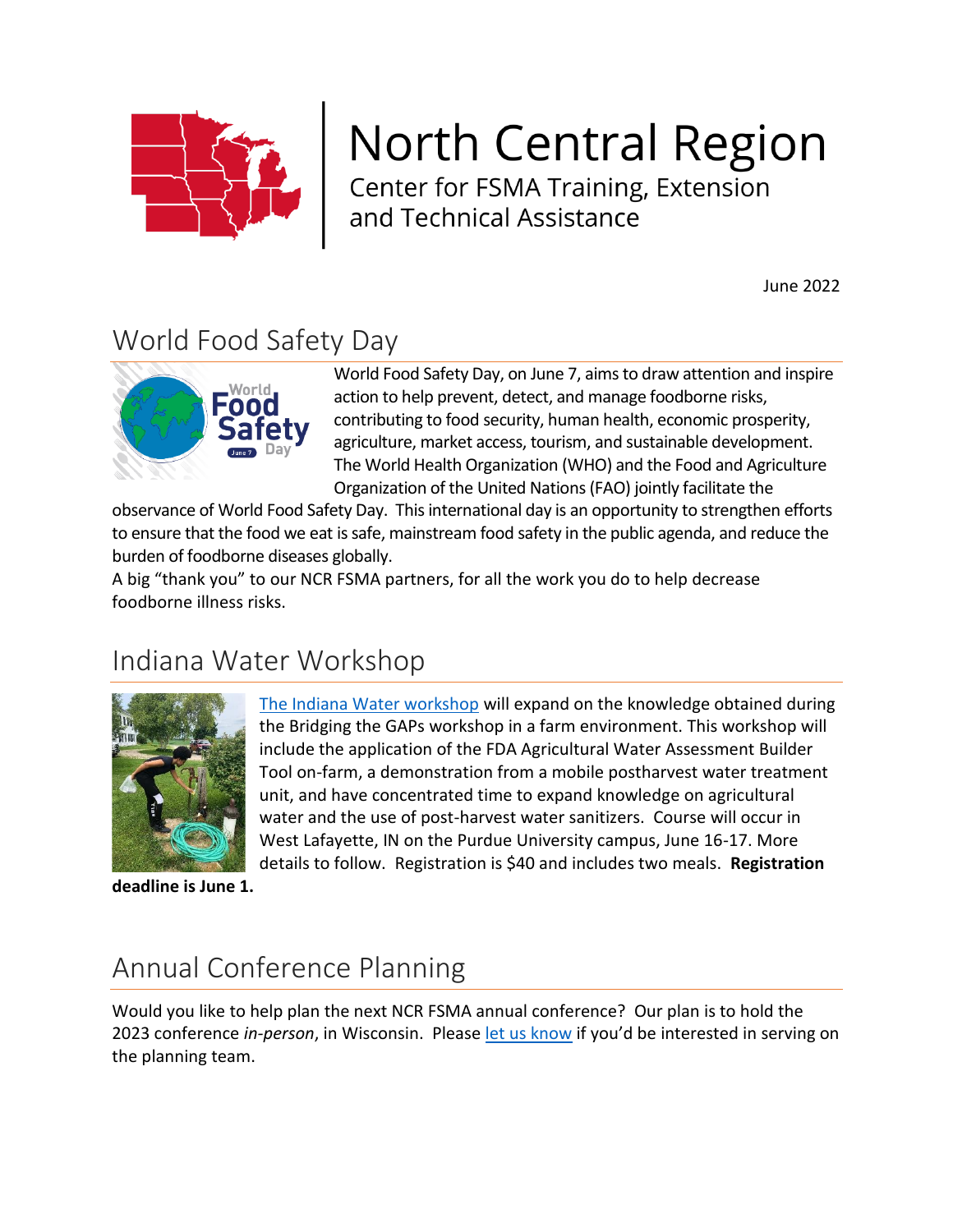# EPA/FDA Discussion on Hydrogen Peroxide and other Sanitizers

Staff from the EPA and FDA are going to hold a meeting with the North Central Region, on Friday, August 5, at 10:00 am Central time. Everyone is welcome to join the call to discuss hydrogen peroxide and other sanitizer use. The government staff would like to know your questions on the topic. Please email your questions to Ellen, so they can be compiled and submitted before July 21. Please RSVP via [email to Ellen](mailto:johnsene@iastate.edu), if you'd like to join the call.

## Environmental Monitoring Short Course

Registration is full for the Environmental Monitoring Short Course. If you'd like to be added to the waiting list or get more information about the August session, please let us [know.](https://iastate.qualtrics.com/jfe/form/SV_cHkurjihI7JXXaS)

The environment in which fresh produce is processed can affect the food safety of the end product. [Environmental monitoring](https://www.ncrfsma.org/environmental-monitoring-course) is a process used in facilities that assess how effectively the plant is being cleaned. Come for two, ½-day virtual sessions to learn about how to implement and interpret a monitoring program. This course is designed for educators and inspectors. The course will be held on Zoom, June 28 and 30. Registration is free and includes all course resources.

#### FSOP Meeting



[Clearinghouse.](https://foodsafetyclearinghouse.org/)

The Lead Regional Coordination Center, along with the four USDA-NIFA regional centers, hosted the 2022 Food Safety Outreach Program Project National Project Director's Meeting. The project directors met May 25-26, in Orlando, FL, and virtually. The [program booklet and presenter slides](https://sc.ifas.ufl.edu/resources/) are available on the Southern Center website and the [Food Safety Resource](https://foodsafetyclearinghouse.org/) 

# Funding Available

Our goal for this grant is to support produce safety in all twelve states at least once between 2021 and 2024, so please let us know how we could help fund educator/regulator professional development, trainer sharing program, training supplies, or outreach to underserved communities. Stipends are \$500 each for the professional development funds and trainer sharing program. [Funds are available.](https://www.ncrfsma.org/educators)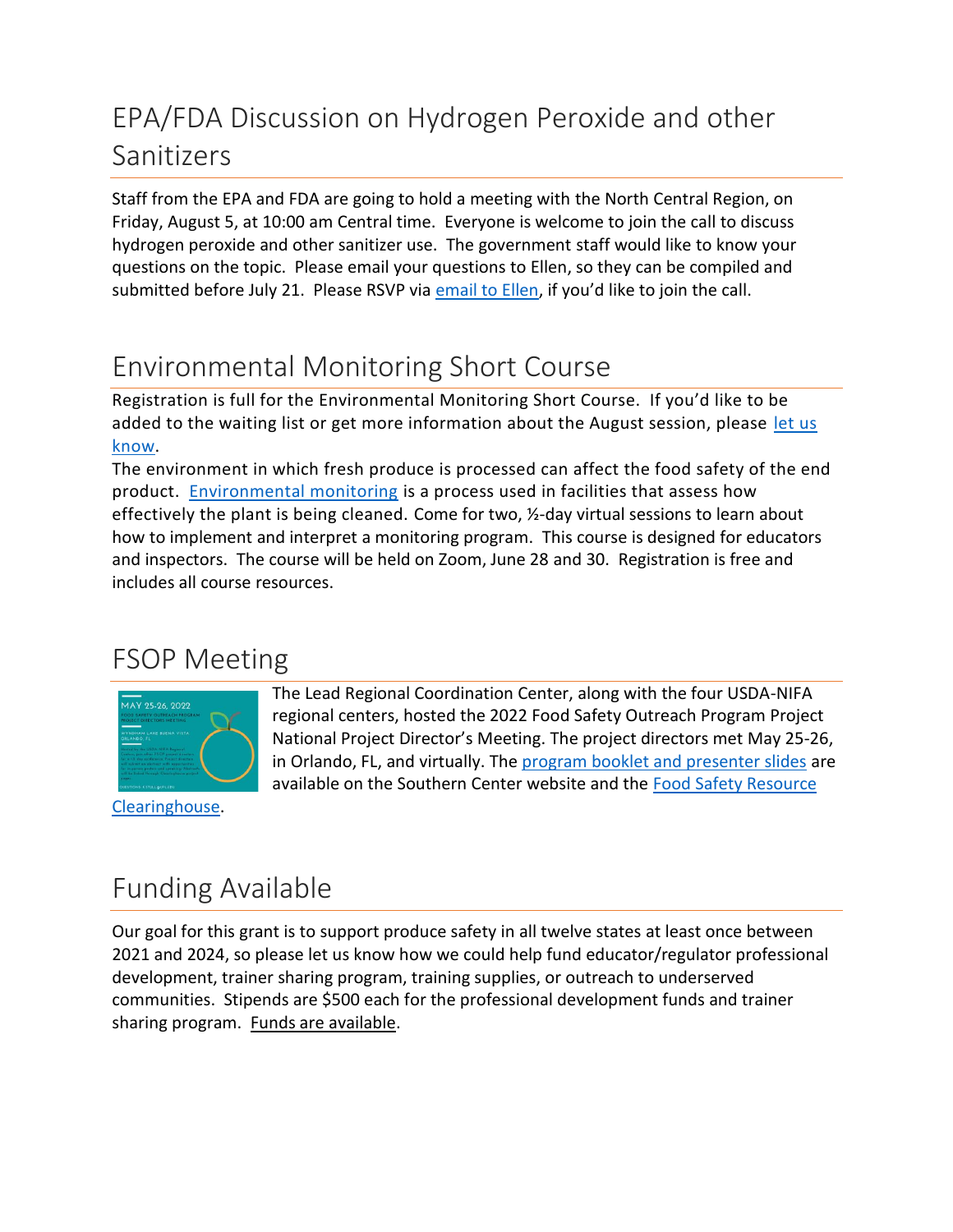### Upcoming NCR FSMA Meetings

The Listening Sessions/ Webinars happen on the third Thursday of every month at 2:00, Central time. Kathiravan Krishnamurthy (from Illinois Tech) will be presenting on Novel Processing Techniques at the next meeting on June 16.

#### **Join from a PC, Mac, iPad, iPhone, or Android device:**

[Join the meeting.](https://iastate.zoom.us/j/845702039) Or, go to<https://iastate.zoom.us/join> and enter meeting ID: 845 702 039

**Join from dial-in phone line:** Dial: +1 646 876 9923 or +1 669 900 6833 Meeting ID: 845 702 039

#### **Update from the last meeting:**



On May 19, Ed Treacy from the Produce Marketing Association discussed non-single-use-plastic options that are hitting the market and Jeff Brandenburg talked about survival of pathogens on packaging and incorporating newer, non-plastic options. You can [listen/watch a recording](https://iastate.box.com/s/d9gay2oo9dsqygtveg7fcj0f1bkqogtj) in the Box folder.

The meeting for state inspectors/regulators will meet at their regular time, the first Friday of the month (June 3), at 9:00 am Central time.

The meeting for data/inventory will happen Friday, June 17, at 9:00 am Central time. The website mentioned last month for looking up EPA registration numbers and information can be found [here.](https://www.kellysolutions.com/wi/searchbyproductid.asp)

The meeting for program managers will happen Tuesday, June 14, at 10:00 am Central time. If you oversee your state's CAP grant, please plan to join to discuss FDA reporting and other projects.

Please [contact us,](mailto:johnsene@iastate.edu) if you need call information for any of these meetings.

#### Upcoming PSA Courses

Missouri/Kansas remote: June 21 & 23

Online course: begins once per month

#### **Train-the-Trainer in Olathe, Kansas: July 12 & 13**

Check out the [Calendar](https://producesafetyalliance.cornell.edu/training/grower-training-courses/upcoming-grower-trainings) for postings of PSA courses offered nationally. Find a list of [registered PSA Trainers.](https://producesafetyalliance.cornell.edu/training/directory)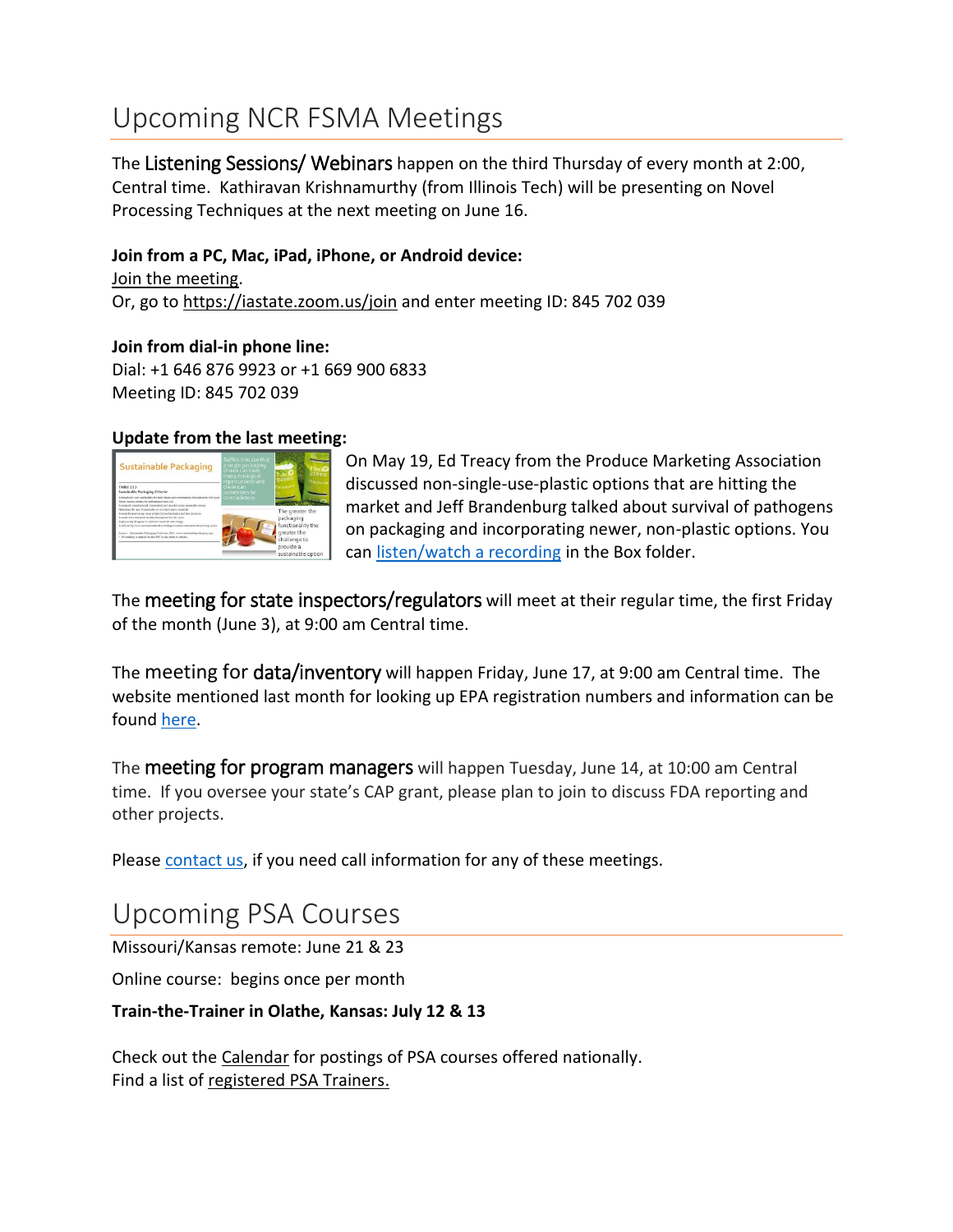#### Upcoming FSPCA Courses

| Illinois:  | PC Human Food: June 6, 7, and 27; July 11, 12, and 20;<br>Aug. 8, 9, and 29; Sept. 12, 13, and 28; Oct. 3 and 24; Nov. 14, 16, and 20<br>PC Animal Food: Sept. 20<br>FSVP: June 14 and 30; July 19 and 28; Aug. 16; Sept. 1 and 20                                                                      |
|------------|---------------------------------------------------------------------------------------------------------------------------------------------------------------------------------------------------------------------------------------------------------------------------------------------------------|
| lowa:      | PC Animal Food: June 6                                                                                                                                                                                                                                                                                  |
| Kansas:    | PC Animal Food: Aug. 23                                                                                                                                                                                                                                                                                 |
| Michigan:  | PC Human Food: Sept. 20; Oct. 18                                                                                                                                                                                                                                                                        |
| Minnesota: | PC Human Food: June 2; Sept. 19                                                                                                                                                                                                                                                                         |
| Missouri:  | PC Human Food: July 14                                                                                                                                                                                                                                                                                  |
| Nebraska:  | PC Human Food: June 7; Nov. 7<br>PC Animal Food: Oct. 17                                                                                                                                                                                                                                                |
| Ohio:      | PC Human Food: June 8; Aug. 17                                                                                                                                                                                                                                                                          |
| Wisconsin: | PC Human Food: Aug. 16; Sept. 13 and 20; Nov. 8                                                                                                                                                                                                                                                         |
| Online:    | PC Human Food: June 2, 6, 7, 8, 13, 16, 20, 21, 22, 23, and 28;<br>July 5, 8, 12, 13, 19, 22, and 29; Aug. 1, 2, 3, 5, 8, 9, 15, 17, 22, and 31;<br>Sept. 19, 23, and 28; Oct. 11, 17; Nov. 23 and 28<br>PC Human Food (Spanish): June 6, 13, 20, and 27<br>PC Human Food (Chinese): June 6, 13, and 27 |
|            | PC Animal Food: June 1, 6, 8, 14, 17, 22, and 27; July 11, 20, and 28;<br>Aug. 3, 8, 15, and 23; Sept. 6; Oct. 3; Nov. 7<br>FSVP: June 2, 6, 12, 14, 16, 20, 22, 24, 28, and 29;<br>July 6, 12, 19, 25, 26, 27, and 29; Aug. 16; Sept. 13 and 14                                                        |

Check out the [Calendar](https://fspca.force.com/FSPCA/s/courselist?language=en_US) for postings of FSPCA courses offered nationally.

Follow [us on Facebook](https://www.facebook.com/NCRFSMA/?eid=ARBzdu-tYvqzMWBJ0SosZ4CGz-0KmdTGuhqIT9aO3I_cVj_v_sE_i7WFIW_Mzwh7l_9f19WV_A5AQinO) [Visit our website](https://www.ncrfsma.org/)

Thanks for your continued interest in the North Central Region Center for FSMA Training, Extension, and Technical Assistance as we develop the necessary foundation for future collaboration. If you have specific questions or feedback, please email [ncrfsma@iastate.edu.](mailto:ncrfsma@iastate.edu)